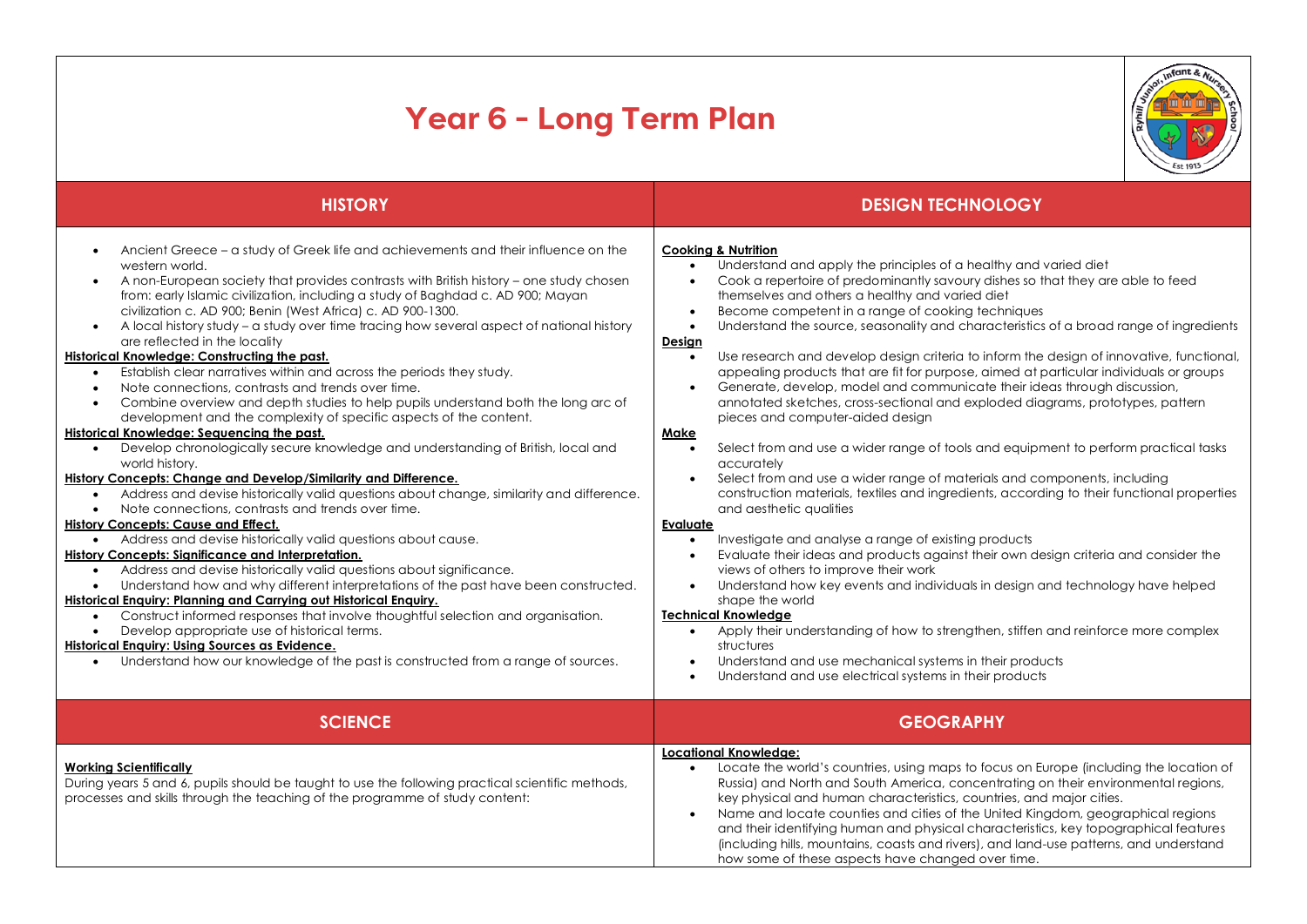- Planning different types of scientific enquiries to answer questions, including recognising and controlling variables where necessary
- Making measurements, using a range of scientific equipment, with increasing accuracy and precision
- Recording data and results of increasing complexity using scientific diagrams and labels, classification keys, tables, and bar and line graphs
- Using test results to make predictions to set up further comparative and fair tests
- Using simple models to describe scientific ideas
- Reporting and presenting findings from enquiries, including conclusions, causal relationships and explanations of results, in oral and written forms such as displays and other presentations
- Identifying scientific evidence that has been used to support or refute ideas or arguments.

#### **Living Things and their habitats**

- Describe how living things are classified into broad groups according to common observable characteristics and based on similarities and differences, including microorganisms, plants and animals
- Give reasons for classifying plants and animals based on specific characteristics.

#### **Animals including humans**

- Identify and name the main parts of the human circulatory system, and describe the functions of the heart, blood vessels and blood
- Recognise the impact of diet, exercise, drugs and lifestyle on the way their bodies function
- Describe the ways in which nutrients and water are transported within animals, including humans.

#### **Evolution**

- Recognise that living things have changed over time and that fossils provide information about living things that inhabited the Earth millions of years ago
- Recognise that living things produce offspring of the same kind, but normally offspring vary and are not identical to their parents
- Identify how animals and plants are adapted to suit their environment in different ways and that adaptation may lead to evolution.

### **Light**

- Recognise that light appears to travel in straight lines
- Use the idea that light travels in straight lines to explain that objects are seen because they give out or reflect light into the eye
- Explain that we see things because light travels from light sources to our eyes or from light sources to objects and then to our eyes
- Use the idea that light travels in straight lines to explain why shadows have the same shape as the objects that cast them

• Identify the position and significance of latitude, longitude, equator, northern hemisphere, southern hemisphere, the Tropics of Cancer and Capricorn, Arctic and Antarctic Circle, the Prime/Greenwich Meridian and time zones (including day and night).

#### **Place Knowledge:**

• Understand geographical similarities and differences through the study of human and physical geography of a region of the United Kingdom, a region in a European country, and a region within North or South America.

#### **Human and Physical Geography:**

- Describe and understand key aspects of physical geography, including climate zones, biomes and vegetation belts, rivers, mountains, volcanoes and earthquakes, and the water cycle.
- Describe and understand key aspects of human geography including types of settlement and land use, economic activity including trade links, and the distribution of natural resources including energy, food, minerals and water.

#### **Geographical Skills and Fieldwork:**

- Use maps, atlases, globes and digital/computer mapping to locate countries and describe features studied.
- Use the eight points of a compass, four/six-figure grid references, symbols and key (including the use of Ordnance Survey maps) to build their knowledge of the United Kingdom and the wider world.
- Use fieldwork to observe, measure, record and present the human and physical features in the local area using a range of methods, including sketch maps, plans and graphs, and digital technologies.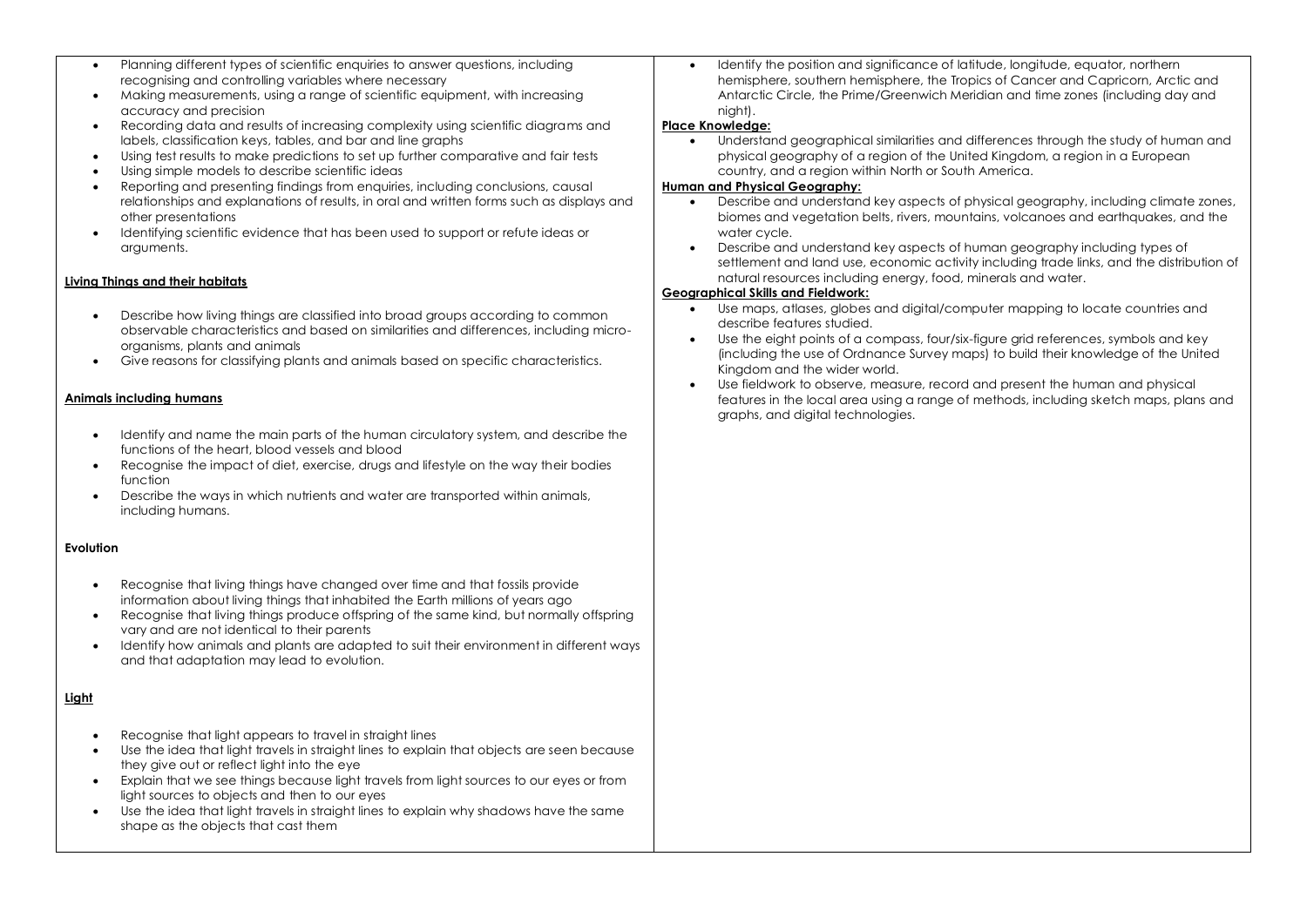| Electricity<br>Associate the brightness of a lamp or the volume of a buzzer with the number and<br>$\bullet$<br>voltage of cells used in the circuit<br>Compare and give reasons for variations in how components function, including the<br>$\bullet$<br>brightness of bulbs, the loudness of buzzers and the on/off position of switches<br>Use recognised symbols when representing a simple circuit in a diagram.<br>$\bullet$                                                                                                                                                                                                                                                                                                                                                                                                                                                                                                                                                                                                                                                                                                                                                                                                                                                                                                               |                                                                                                                                                                                                                                                                                                                                                                                                                                                                                                                                                                                                                                                                                                                                                                                                                                                                                                                                                                                                                                                                                             |
|--------------------------------------------------------------------------------------------------------------------------------------------------------------------------------------------------------------------------------------------------------------------------------------------------------------------------------------------------------------------------------------------------------------------------------------------------------------------------------------------------------------------------------------------------------------------------------------------------------------------------------------------------------------------------------------------------------------------------------------------------------------------------------------------------------------------------------------------------------------------------------------------------------------------------------------------------------------------------------------------------------------------------------------------------------------------------------------------------------------------------------------------------------------------------------------------------------------------------------------------------------------------------------------------------------------------------------------------------|---------------------------------------------------------------------------------------------------------------------------------------------------------------------------------------------------------------------------------------------------------------------------------------------------------------------------------------------------------------------------------------------------------------------------------------------------------------------------------------------------------------------------------------------------------------------------------------------------------------------------------------------------------------------------------------------------------------------------------------------------------------------------------------------------------------------------------------------------------------------------------------------------------------------------------------------------------------------------------------------------------------------------------------------------------------------------------------------|
| <b>MUSIC</b>                                                                                                                                                                                                                                                                                                                                                                                                                                                                                                                                                                                                                                                                                                                                                                                                                                                                                                                                                                                                                                                                                                                                                                                                                                                                                                                                     | <b>PE</b>                                                                                                                                                                                                                                                                                                                                                                                                                                                                                                                                                                                                                                                                                                                                                                                                                                                                                                                                                                                                                                                                                   |
| Play and perform in solo and ensemble contexts, using their voices and playing musical<br>$\bullet$<br>instruments with increasing accuracy, fluency, control and expression<br>Use and understand staff and other musical notations<br>Appreciate and understand a wide range of high-quality live and recorded<br>$\bullet$<br>music drawn from different traditions and from great composers and musicians                                                                                                                                                                                                                                                                                                                                                                                                                                                                                                                                                                                                                                                                                                                                                                                                                                                                                                                                    | <b>Sport &amp; Games</b><br>Use running, jumping, throwing and catching in isolation and in combination<br>Play competitive games, modified where appropriate, and apply basic principles<br>suitable for attacking and defending<br>Develop flexibility, strength, technique, control and balance<br>$\bullet$<br>Perform dances using a range of movement patterns<br>Take part in outdoor and adventurous activity challenges both individually and within<br>a team<br>Compare their performances with previous ones and demonstrate improvement to<br>achieve their personal best.                                                                                                                                                                                                                                                                                                                                                                                                                                                                                                     |
| <b>COMPUTING</b>                                                                                                                                                                                                                                                                                                                                                                                                                                                                                                                                                                                                                                                                                                                                                                                                                                                                                                                                                                                                                                                                                                                                                                                                                                                                                                                                 | <b>MODERN FOREIGN LANGUAGES</b>                                                                                                                                                                                                                                                                                                                                                                                                                                                                                                                                                                                                                                                                                                                                                                                                                                                                                                                                                                                                                                                             |
| Design, write and debug programs that accomplish specific goals,<br>including controlling or simulating physical systems; solve problems by decomposing<br>them into smaller parts<br>Use sequence, selection, and repetition in programs; work with variables and various<br>$\bullet$<br>forms of input and output<br>Use logical reasoning to explain how some simple algorithms work and to detect and<br>$\bullet$<br>correct errors in algorithms and programs<br>Understand computer networks including the internet; how they can provide multiple<br>$\bullet$<br>services, such as the world-wide web; and the opportunities they offer<br>for communication and collaboration<br>Use search technologies effectively, appreciate how results are selected and ranked,<br>$\bullet$<br>and be discerning in evaluating digital content<br>Select, use and combine a variety of software (including internet services) on a range<br>$\bullet$<br>of digital devices to design and create a range of programs, systems and content that<br>accomplish given goals, including collecting, analysing, evaluating and presenting<br>data and information.<br>Use technology safely, respectfully and responsibly; recognise<br>acceptable/unacceptable behaviour; identify a range of ways to report concerns<br>about content and contact | Listening & Comprehension<br>Listen attentively to spoken language and show understanding by joining in and<br>responding<br>Explore the patterns and sounds of language through songs and rhymes and link the<br>spelling, sound and meaning of words<br>Speaking<br>Engage in conversations; ask and answer questions; express opinions and respond to<br>those of others; seek clarification and help*<br>Speak in sentences, using familiar vocabulary, phrases and basic language structures<br>Develop accurate pronunciation and intonation so that others understand when they<br>are reading aloud or using familiar words and phrases*<br>Present ideas and information orally to a range of audiences*<br>$\bullet$<br><b>Reading &amp; Comprehension</b><br>Read carefully and show understanding of words, phrases and simple writing<br>Appreciate stories, songs, poems and rhymes in the language<br>Broaden their vocabulary and develop their ability to understand new words that are<br>introduced into familiar written material, including through using a dictionary |